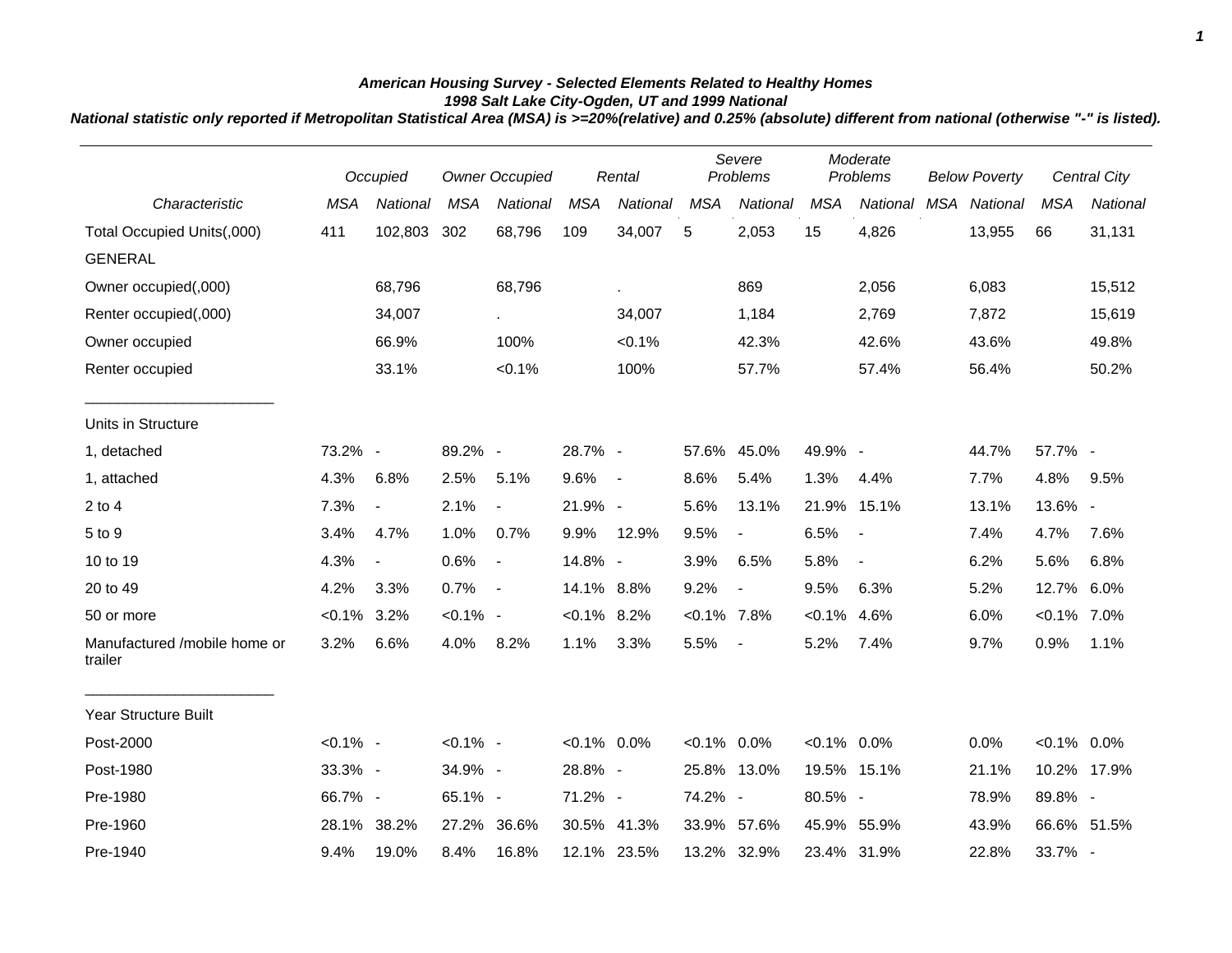|                                                        |         | Occupied                 |             | <b>Owner Occupied</b>    |            | Rental         |                | Severe<br>Problems |            | Moderate<br>Problems     | <b>Below Poverty</b> |              |            | Central City             |
|--------------------------------------------------------|---------|--------------------------|-------------|--------------------------|------------|----------------|----------------|--------------------|------------|--------------------------|----------------------|--------------|------------|--------------------------|
| Characteristic                                         | MSA     | National                 | <b>MSA</b>  | National                 | <b>MSA</b> | National       | <b>MSA</b>     | National           | <b>MSA</b> | National                 |                      | MSA National | MSA        | National                 |
| Foundation (for 1-unit not<br>manufactured)            |         |                          |             |                          |            |                |                |                    |            |                          |                      |              |            |                          |
| 1-Unit not manufactured(,000)                          | 318     | 71,499                   | 277         | 59,969                   | 42         | 11,530         | 3              | 1,036              | 8          | 2,545                    |                      | 7,306        | 41         | 17,963                   |
| With a basement under all of<br>house                  |         | 58.3% 33.2%              | 61.1%       | 35.4%                    | 39.8%      | 21.4%          | 62.8%          | 30.5%              | 46.8%      | 14.6%                    |                      | 26.2%        | 58.8%      | 33.3%                    |
| With a basement under part of<br>house                 |         | 22.7% 11.5%              | 24.1% 12.2% |                          | 13.4% 7.9% |                |                | 20.2% 11.0%        | 20.2% 9.3% |                          |                      | 8.4%         | 20.3% 8.2% |                          |
| With a crawl space                                     |         | 10.1% 25.8%              | 9.4%        | 24.8%                    | 15.3%      | 30.9%          | 2.9%           | 33.1%              | 20.4%      | 53.0%                    |                      | 33.3%        |            | 11.1% 24.2%              |
| On a concrete slab                                     | 7.8%    | 28.7%                    | 4.8%        | 26.9%                    | 27.7%      | 38.3%          | 14.0%          | 24.1%              | 10.1%      | 21.2%                    |                      | 30.7%        | 8.6%       | 33.4%                    |
| In some other way                                      | 1.0%    | $\overline{\phantom{a}}$ | 0.6%        | $\overline{\phantom{a}}$ | 3.7%       | 1.5%           | $< 0.1\%$      | 1.5%               | 2.5%       | 2.0%                     |                      | 1.4%         | 1.2%       | 0.8%                     |
| <b>EXTERIOR</b>                                        |         |                          |             |                          |            |                |                |                    |            |                          |                      |              |            |                          |
| <b>External Building Conditions (non</b><br>multiunit) |         |                          |             |                          |            |                |                |                    |            |                          |                      |              |            |                          |
| Sagging roof                                           | 3.5%    | 2.5%                     | 3.3%        | 2.1%                     | 5.1%       | $\blacksquare$ | 5.1%           | 7.6%               |            | 18.4% 11.2%              |                      | 4.3%         | 6.3%       | 2.7%                     |
| Missing roofing material                               | 5.5%    | 3.6%                     | 5.3%        | 3.2%                     | 6.6%       | $\blacksquare$ | $< 0.1\%$      | 8.8%               |            | 19.4% 12.1%              |                      | 5.9%         | 5.5%       | 4.3%                     |
| Hole in roof                                           | 2.2%    | $\blacksquare$           | 2.0%        | 1.5%                     | 3.4%       | $\overline{a}$ | 5.6%           | 7.1%               | 13.9% -    |                          |                      | 3.9%         | 2.6%       | $\overline{\phantom{a}}$ |
| Missing bricks, siding, other<br>outside wall material | 4.0%    | 2.3%                     | 3.5%        | 1.9%                     | 7.3%       | 4.6%           | 5.4%           | 8.7%               |            | 15.8% 10.9%              |                      | 4.1%         | 4.8%       | 2.6%                     |
| Sloping outside walls                                  | 1.6%    | $\overline{\phantom{a}}$ | 1.3%        | $\overline{\phantom{a}}$ | 4.0%       | 3.0%           | $< 0.1\%$ 7.6% |                    | 8.9%       | $\overline{\phantom{a}}$ |                      | 3.1%         | 2.7%       | 1.6%                     |
| Boarded up windows                                     | 1.8%    | 0.9%                     | 1.6%        | 0.7%                     | 3.1%       | 2.0%           | 5.2%           | 3.6%               | 5.9%       | $\overline{\phantom{a}}$ |                      | 2.0%         | 2.9%       | 1.3%                     |
| <b>Broken windows</b>                                  | 8.4%    | 4.2%                     | 7.9%        | 3.5%                     | 11.4%      | 8.2%           | 18.8%          | 11.7%              | 30.8%      | 17.3%                    |                      | 7.9%         | 9.7%       | 5.2%                     |
| Bars on windows                                        | 3.1%    | 3.8%                     | 3.1%        | $\overline{\phantom{a}}$ | 2.7%       | 5.6%           | $< 0.1\%$ 6.3% |                    | 4.7%       | 6.8%                     |                      | 6.1%         | 7.0%       | 10.2%                    |
| Foundation crumbling or has open 4.5%<br>crack or hole |         | 2.9%                     | 4.0%        | 2.4%                     | 7.3%       | 5.3%           | 2.7%           | 10.2%              | 16.8%      | 10.9%                    |                      | 3.9%         | 8.4%       | 3.6%                     |
| None of the above                                      | 76.3% - |                          | 77.1% -     |                          | 71.1% -    |                | 76.0% -        |                    | 40.3%      | 55.1%                    |                      | 74.0%        | 66.0% -    |                          |
| None of the above (excluding bars) $78.5\%$ -          |         |                          | 79.4% -     |                          | 72.2% -    |                | 76.0% -        |                    |            | 40.3% 58.4%              |                      | 78.2%        | 71.8% -    |                          |
| Water Leakage During Last 12                           |         |                          |             |                          |            |                |                |                    |            |                          |                      |              |            |                          |

Months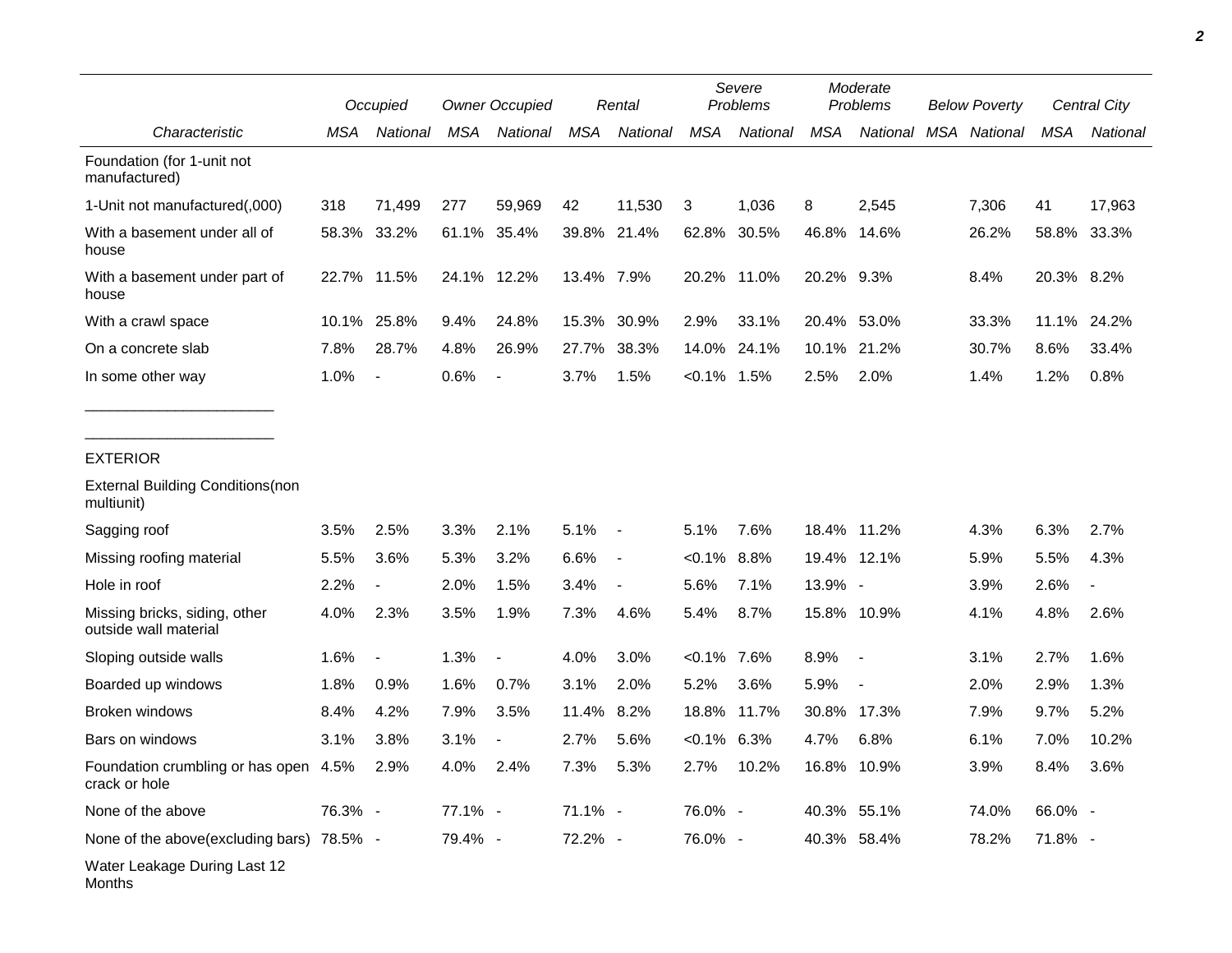|                                         |            | Occupied                 | <b>Owner Occupied</b> |                | Rental  |                | Severe<br>Problems |                | Moderate<br><b>Problems</b> |             | <b>Below Poverty</b> |          | Central City |                |
|-----------------------------------------|------------|--------------------------|-----------------------|----------------|---------|----------------|--------------------|----------------|-----------------------------|-------------|----------------------|----------|--------------|----------------|
| Characteristic                          | <b>MSA</b> | National                 | MSA                   | National       | MSA     | National       | MSA                | National       | MSA                         | National    | MSA                  | National | MSA          | National       |
| With leakage from outside<br>structure  |            | 16.0% 12.3%              | 16.3% -               |                |         | 15.3% 10.4%    | 17.4% -            |                |                             | 52.9% 30.5% |                      | 11.0%    |              | 18.0% 12.5%    |
| Roof                                    | 6.7%       | $\overline{\phantom{a}}$ | 6.6%                  | $\blacksquare$ | 7.1%    | 5.5%           | 10.3% -            |                |                             | 33.4% 21.0% |                      | 6.9%     | 9.5%         | 6.8%           |
| <b>Basement leak</b>                    | 6.1%       | 4.2%                     | 6.9%                  | 5.3%           | 4.0%    | 1.9%           | 6.5%               | 4.4%           | 21.1%                       | $6.5\%$     |                      | 2.2%     | 7.1%         | 3.7%           |
| Walls, closed windows, or doors<br>leak | 5.1%       | 2.7%                     | 5.2%                  | 2.5%           | 4.9%    | 3.3%           | 6.7%               | 8.1%           |                             | 24.7% 10.0% |                      | 3.0%     | 4.7%         | 3.0%           |
| Other or Unknown exterior Leak          | 2.0%       | 1.3%                     | 2.0%                  | 1.3%           | 2.1%    | 1.3%           | 2.3%               | 3.7%           | 11.5% 4.6%                  |             |                      | 1.1%     | 2.0%         | $\blacksquare$ |
| <b>INTERIOR</b>                         |            |                          |                       |                |         |                |                    |                |                             |             |                      |          |              |                |
| Damage                                  |            |                          |                       |                |         |                |                    |                |                             |             |                      |          |              |                |
| Holes in floors                         | 1.1%       | $\overline{\phantom{a}}$ | 0.9%                  | $\blacksquare$ | 1.9%    | $\sim$ $-$     | $< 0.1\%$ 7.6%     |                | 12.8% 9.7%                  |             |                      | 2.9%     | 1.8%         |                |
| Open cracks or holes                    | 7.0%       | 5.5%                     | 5.8%                  | 4.0%           | 10.4% - |                | 4.0%               | 18.5%          | 53.0%                       | 32.1%       |                      | 9.1%     | 9.8%         | 7.7%           |
| Broken plaster or peeling paint         | 3.8%       | 2.8%                     | 3.1%                  | 1.8%           | 5.6%    | $\sim$         | 9.6%               | $\blacksquare$ |                             | 37.5% 21.3% |                      | 4.6%     | 6.9%         | 4.1%           |
| Water Leakage During Last 12<br>Months  |            |                          |                       |                |         |                |                    |                |                             |             |                      |          |              |                |
| With leakage from inside structure      | 12.9% 9.5% |                          | 11.3% 8.0%            |                |         | 17.5% 12.7%    | 19.2% -            |                |                             | 47.3% 27.2% |                      | 11.2%    | $12.4\%$ -   |                |
| Fixtures backed up or overflowed        | 5.8%       | 3.4%                     | 5.3%                  | 2.9%           | 7.2%    | 4.4%           | 10.7% 8.5%         |                | 27.2%                       | 11.5%       |                      | 4.3%     | 5.5%         | 4.0%           |
| Pipes leaked                            | 5.1%       | $\overline{\phantom{a}}$ | 3.7%                  | $\blacksquare$ | 9.0%    | 7.1%           | 4.6%               | 13.0%          | 28.1%                       | 16.4%       |                      | 5.9%     | 5.2%         |                |
| Broken water heater                     | 1.6%       | 0.9%                     | 1.6%                  | 0.9%           | 1.6%    | 0.9%           | $< 0.1\%$          | 1.8%           | 3.4%                        | 2.6%        |                      | 0.9%     | 1.2%         |                |
| Other or Unknown                        | 2.6%       | $\overline{\phantom{a}}$ | 2.4%                  | 1.8%           | 3.1%    | $\blacksquare$ | 4.5%               | $\blacksquare$ | 11.4% 6.4%                  |             |                      | 2.0%     | 2.3%         | $\blacksquare$ |
| Rodents                                 |            |                          |                       |                |         |                |                    |                |                             |             |                      |          |              |                |
| Signs of rats in last 3 mon.            | 0.1%       | 0.9%                     | $<0.1\%$ 0.6%         |                | 0.2%    | 1.5%           | $< 0.1\%$ 5.5%     |                | 0.8%                        | 5.1%        |                      | 2.0%     | 0.2%         | 1.6%           |
| Signs of mice in last 3 mon.            | 4.8%       | 7.0%                     | 4.7%                  | 6.3%           | 4.9%    | 8.3%           | 5.8%               | 15.0%          | 17.7% -                     |             |                      | 10.3%    | 5.4%         | 7.8%           |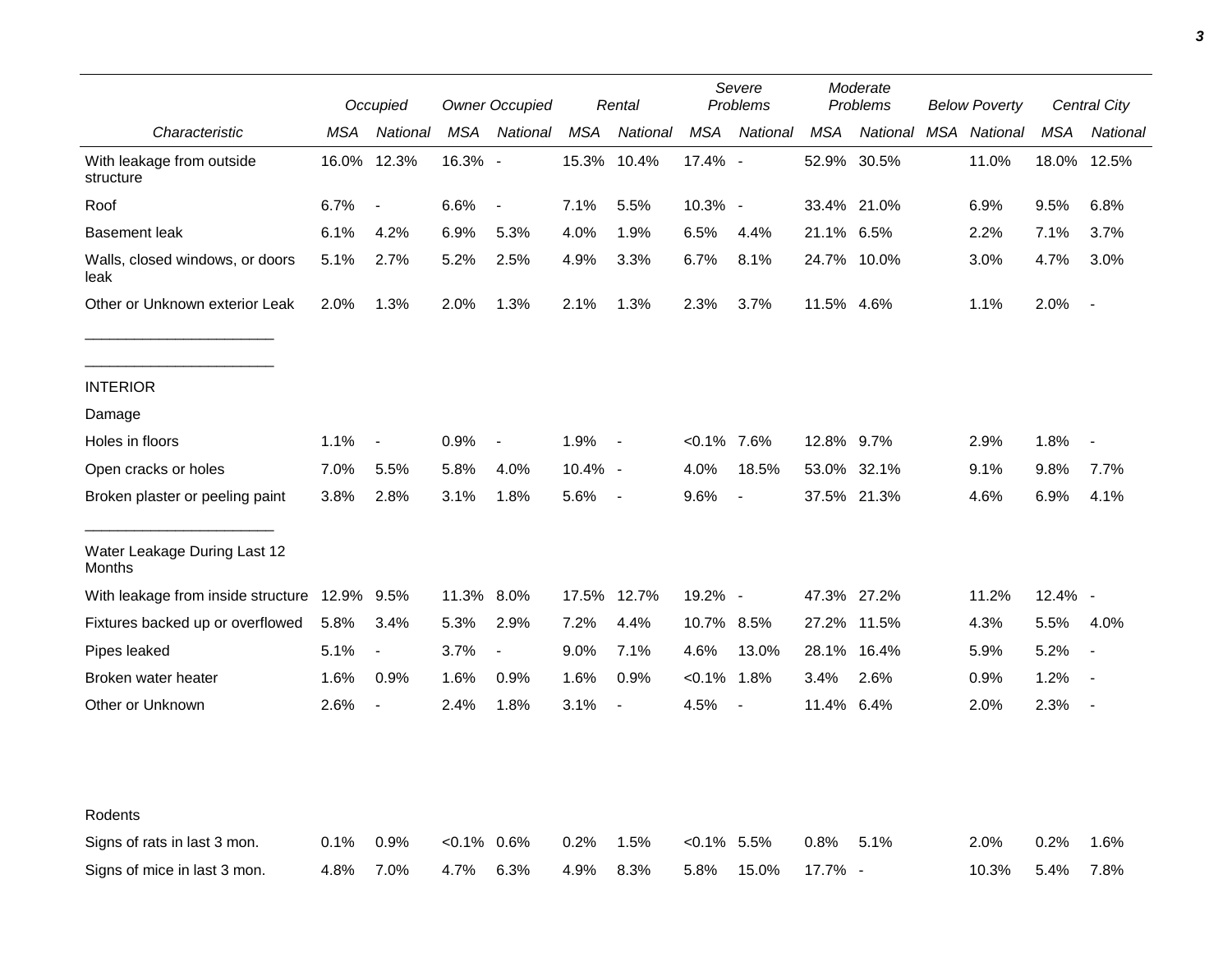|                                                           |                | Occupied                 |            | <b>Owner Occupied</b>    |                | Rental                   |                | Severe<br>Problems |                | Moderate<br>Problems |     | <b>Below Poverty</b> |                | Central City             |  |
|-----------------------------------------------------------|----------------|--------------------------|------------|--------------------------|----------------|--------------------------|----------------|--------------------|----------------|----------------------|-----|----------------------|----------------|--------------------------|--|
| Characteristic                                            | <b>MSA</b>     | National                 | <b>MSA</b> | <b>National</b>          | <b>MSA</b>     | National                 | <b>MSA</b>     | National           | <b>MSA</b>     | National             | MSA | National             | <b>MSA</b>     | National                 |  |
| Signs of rodents, not sure which<br>kind in last 3 mon.   | 0.3%           |                          | 0.1%       | $\sim$                   | 0.8%           | $\blacksquare$           | 2.1%           | 1.3%               | $< 0.1\%$ 1.6% |                      |     | 0.7%                 | $< 0.1\%$ 0.6% |                          |  |
| Electrical                                                |                |                          |            |                          |                |                          |                |                    |                |                      |     |                      |                |                          |  |
| No electrical wiring                                      | 0.1%           | $\overline{\phantom{a}}$ | 0.1%       | $\sim$                   | 0.2%           | $\overline{\phantom{a}}$ | $< 0.1\%$ 1.7% |                    | $< 0.1\%$ 0.1% |                      |     | 0.2%                 | $< 0.1\%$ -    |                          |  |
| <b>Exposed wiring</b>                                     | 0.4%           | $\overline{\phantom{a}}$ | 0.3%       | $\overline{\phantom{a}}$ | 0.9%           | $\blacksquare$           | 2.0%           | 2.4%               | 1.3%           | 1.6%                 |     | 0.9%                 | 0.4%           | $\overline{\phantom{a}}$ |  |
| Rooms without electric outlets                            | 1.7%           | $\sim$                   | 1.2%       | $\overline{\phantom{a}}$ | 3.1%           | 2.4%                     | 4.1%           | 5.7%               | 3.9%           | $\blacksquare$       |     | 2.6%                 | 3.6%           | 1.8%                     |  |
| Fuses/breakers blown in last 3<br>mon.                    | 31.2%          | 11.3%                    | 34.5%      | 11.3%                    | 21.9%          | 11.3%                    | 37.9%          | 18.6%              | 41.5% 15.8%    |                      |     | 10.1%                | 30.6%          | 11.7%                    |  |
| Sanitation                                                |                |                          |            |                          |                |                          |                |                    |                |                      |     |                      |                |                          |  |
| Lacking complete kitchen facilities 1.5%                  |                | $\overline{\phantom{a}}$ | 0.6%       | $\overline{\phantom{a}}$ | 4.1%           |                          | 7.4%           | 11.3%              |                | 39.3% 31.3%          |     | 3.6%                 | 2.9%           |                          |  |
| Lacking some or all plumbing<br>facilities                | 1.4%           |                          | 1.2%       | $\blacksquare$           | 1.9%           | 2.3%                     | 54.5%          | 69.9%              | $< 0.1\%$ 0.0% |                      |     | 2.8%                 | 1.3%           | 1.9%                     |  |
| Water not safe to drink                                   | 6.7%           | 9.9%                     | 5.5%       | 7.7%                     |                | 10.1% 14.4%              | 9.6%           | 18.7%              | 14.8% -        |                      |     | 12.2%                | 8.4%           | 13.2%                    |  |
| Water stoppage in last 3 mon.                             | 5.1%           | $\overline{\phantom{a}}$ | 4.5%       | $\blacksquare$           | 6.9%           | $\overline{\phantom{a}}$ | 7.6%           | $\blacksquare$     | 11.3% 7.1%     |                      |     | 5.2%                 | 6.4%           | 4.4%                     |  |
| No flush toilets working some time 2.7%<br>in last 3 mon. |                |                          | 2.0%       | $\blacksquare$           | 4.6%           | $\overline{\phantom{a}}$ | 7.1%           | 8.9%               |                | 14.4% 10.4%          |     | 4.7%                 | 4.1%           | $\overline{\phantom{a}}$ |  |
| With sewage disposal breakdowns 1.2%<br>in last 3 mon.    |                | 1.8%                     | 1.0%       | 1.6%                     | 1.6%           | 2.3%                     | $< 0.1\%$ 4.1% |                    | 5.1%           | $\sim$               |     | 2.2%                 | 1.8%           | 2.3%                     |  |
| Septic tank, cesspool, chemical<br>toilet                 | 2.4%           | 22.4%                    | 3.0%       | 29.3%                    | 0.6%           | 8.3%                     |                | $< 0.1\%$ 14.8%    | 2.0%           | 21.2%                |     | 18.4%                | 0.2%           | 1.3%                     |  |
| With septic tank or cesspool<br>breakdowns in last 3 mon. | $< 0.1\%$ 0.4% |                          | 0.1%       | 0.5%                     | $< 0.1\%$ 0.2% |                          | $< 0.1\%$ 0.4% |                    | $< 0.1\%$ 0.8% |                      |     | 0.3%                 | $< 0.1\%$ -    |                          |  |

## HEATING/FUEL

Main Heating Equipment Warm-air furnace 93.0% 60.3% 95.6% 65.3% 85.7% 50.3% 87.3% 45.2% 82.0% 32.9% 52.8% 82.4% 57.4% Steam or hot water system 3.0% 12.8% 2.3% 11.0% 5.2% 16.4% 3.7% 23.3% 6.3% 12.2% 12.3% 9.7% 17.8%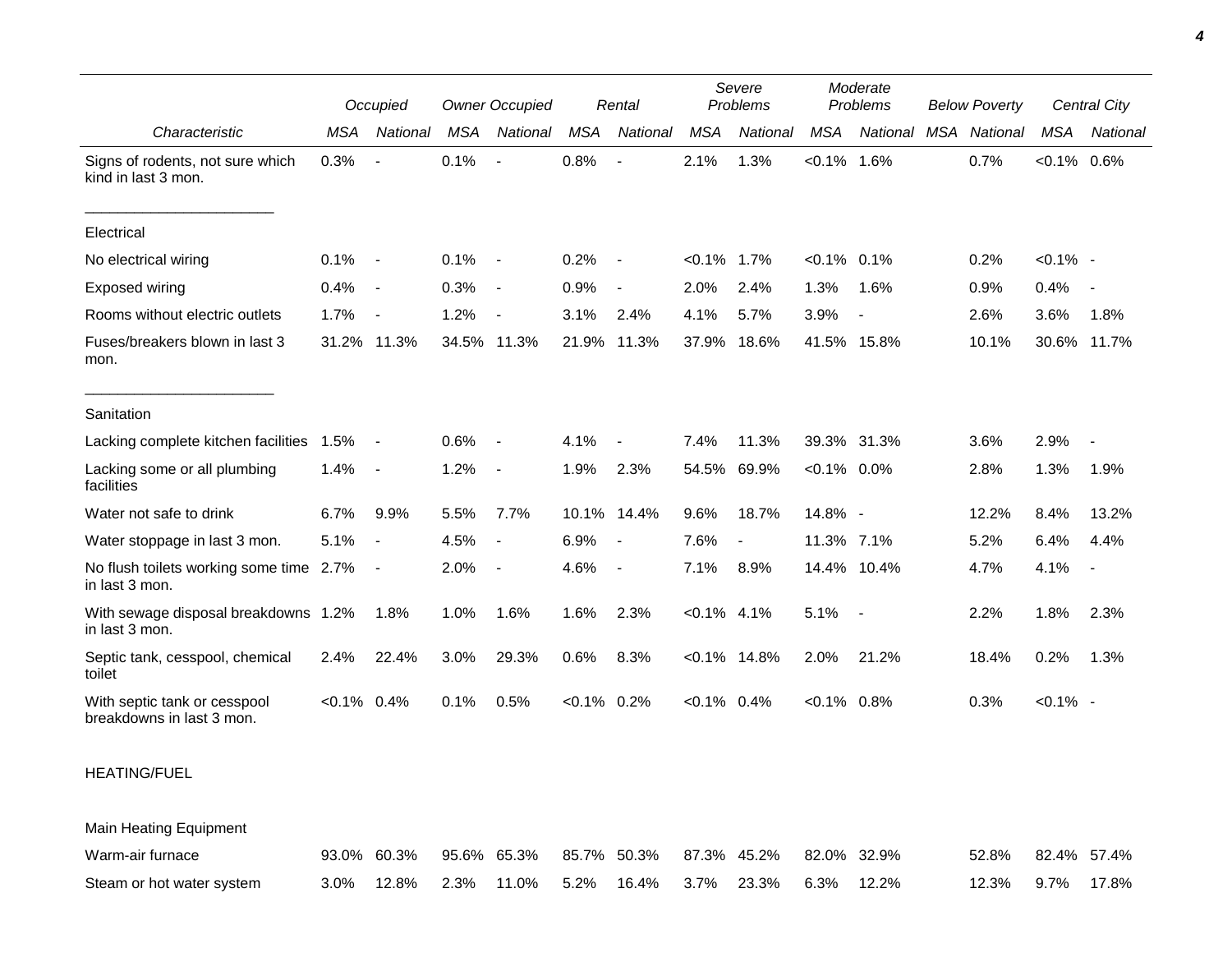|                                                         |                | Occupied                 |                | <b>Owner Occupied</b>    |                     | Rental                   |                | Severe<br>Problems  |                | Moderate<br>Problems |  | <b>Below Poverty</b> |                     | Central City             |
|---------------------------------------------------------|----------------|--------------------------|----------------|--------------------------|---------------------|--------------------------|----------------|---------------------|----------------|----------------------|--|----------------------|---------------------|--------------------------|
| Characteristic                                          | <b>MSA</b>     | National                 | <b>MSA</b>     | National                 | <b>MSA</b>          | National                 | <b>MSA</b>     | National            | MSA            | National MSA         |  | National             | <b>MSA</b>          | National                 |
| Electric heat pump                                      | 0.6%           | 10.7%                    | 0.1%           | 11.4%                    | 2.1%                | 9.4%                     | $< 0.1\%$ 4.3% |                     | $< 0.1\%$ 3.8% |                      |  | 8.5%                 | 2.1%                | 8.8%                     |
| Built-in electric units                                 | 1.6%           | 4.8%                     | 0.9%           | 3.3%                     | 3.3%                | 7.8%                     | 5.3%           | 4.1%                | 4.6%           | $\overline{a}$       |  | 6.0%                 | 3.0%                | 3.8%                     |
| Floor, wall, or other built-in hot air<br>without ducts | 1.2%           | 5.2%                     | 0.7%           | 3.5%                     | 2.8%                | 8.5%                     | $<0.1\%$ 8.3%  |                     | 3.2%           | 5.3%                 |  | 8.4%                 | 2.4%                | 6.7%                     |
| Room heaters with flue                                  | 0.1%           | 1.6%                     | 0.1%           | 1.4%                     | 0.1%                | 2.0%                     | $< 0.1\%$      | 3.0%                | $< 0.1\%$      | 1.6%                 |  | 3.3%                 | 0.3%                | 1.2%                     |
| Room heaters without flue                               | 0.2%           | 1.7%                     | 0.1%           | 1.5%                     | 0.3%                | 2.1%                     | 1.9%           | 3.0%                | 3.8%           | 35.8%                |  | 4.0%                 | $< 0.1\%$           | 1.8%                     |
| Portable electric heaters                               | 0.1%           | 0.7%                     | $< 0.1\%$ 0.5% |                          | 0.2%                | 1.0%                     | $< 0.1\%$ 1.3% |                     | $< 0.1\%$      | 1.0%                 |  | 1.4%                 | 0.1%                | 0.8%                     |
| <b>Stoves</b>                                           | 0.1%           | 1.1%                     | 0.1%           | 1.3%                     | $< 0.1\%$ 0.6%      |                          | $< 0.1\%$ 4.0% |                     | $< 0.1\%$ 1.2% |                      |  | 1.4%                 | $< 0.1\%$ 0.1%      |                          |
| Fireplace with inserts                                  | $< 0.1\%$ 0.1% |                          | $< 0.1\%$ 0.2% |                          | $< 0.1\%$ -         |                          |                | $< 0.1\%$ < 0.1%    | $< 0.1\%$      | $< 0.1\%$            |  | 0.1%                 | $< 0.1\%$ -         |                          |
| Fireplace without inserts                               | $< 0.1\%$ -    |                          | $< 0.1\%$ 0.1% |                          | 0.1%                | $\overline{\phantom{a}}$ | $<0.1\%$ 0.3%  |                     | $< 0.1\%$      | 0.1%                 |  | 0.1%                 | $< 0.1\%$ $< 0.1\%$ |                          |
| Other                                                   | 0.1%           | $\overline{\phantom{a}}$ | $< 0.1\%$ -    |                          | 0.2%                | 0.5%                     | $< 0.1\%$ 0.8% |                     | $< 0.1\%$ 0.5% |                      |  | 0.4%                 | $<0.1\%$ 0.3%       |                          |
| No heating equipment                                    | $< 0.1\%$ 0.5% |                          | $< 0.1\%$ 0.3% |                          | $< 0.1\%$ -         |                          | $< 0.1\%$      | 1.7%                | $< 0.1\%$      | 1.4%                 |  |                      | $< 0.1\%$ -         |                          |
| Cooking stove                                           | $< 0.1\%$ -    |                          | $< 0.1\%$ 0.1% |                          | 0.1%                | $\overline{\phantom{a}}$ | 1.9%           | 0.7%                | $< 0.1\%$ 0.1% |                      |  | 0.2%                 | $< 0.1\%$ 0.2%      |                          |
| <b>Water Heating Fuel</b>                               |                |                          |                |                          |                     |                          |                |                     |                |                      |  |                      |                     |                          |
| Electricity                                             | 12.0%          | 39.3%                    | 9.2%           | 38.2%                    | 19.6% 41.6%         |                          |                | 16.6% 33.4%         | 21.3%          | 36.7%                |  | 41.9%                | 13.4%               | 29.6%                    |
| Gas, LP/bottled gas                                     | 87.7%          | 54.9%                    | 90.6%          | 56.6%                    | 79.6%               | 51.6%                    |                | 83.4% 55.4%         | 78.1%          | 58.2%                |  | 52.9%                | 85.3%               | 63.7%                    |
| Fuel oil                                                | $< 0.1\%$ 5.4% |                          | $< 0.1\%$ 4.9% |                          | $< 0.1\%$ 6.4%      |                          |                | $< 0.1\%$ 11.0%     | $< 0.1\%$      | 4.6%                 |  | 4.7%                 | $< 0.1\%$           | 6.4%                     |
| Kerosene or other liquid fuel                           | $< 0.1\%$ -    |                          | 0.1%           | $\blacksquare$           | $< 0.1\%$ $< 0.1\%$ |                          |                | $< 0.1\%$ $< 0.1\%$ | $< 0.1\%$      | $< 0.1\%$            |  | < 0.1%               | $< 0.1\%$           | < 0.1%                   |
| Other                                                   | 0.3%           | $\blacksquare$           | 0.1%           | $\blacksquare$           | 0.8%                | 0.4%                     | $< 0.1\%$ 0.2% |                     | 0.6%           | $\blacksquare$       |  | 0.4%                 | 1.3%                | 0.3%                     |
| Clothes Dryer(,000)                                     | 341            | 76,454                   | 285            | 62,738                   | 57                  | 13,716                   | 4              | 903                 | 9              | 2,436                |  | 7,217                | 42                  | 18,170                   |
| <b>Have Clothes Dryer</b>                               | 83.1% -        |                          | 94.3% -        |                          | 52.0% 40.3%         |                          | 73.4%          | 44.0%               | 58.4% -        |                      |  | 51.7%                | 63.4% -             |                          |
| Electricity                                             | 78.8% -        |                          | 77.4% -        |                          | 85.7% -             |                          | 84.3% -        |                     | 80.1% -        |                      |  | 80.2%                | 74.7% -             |                          |
| Gas, LP gas (liquid propane)                            | 21.1% -        |                          | 22.5% -        |                          | 14.1% -             |                          |                | 15.7% 28.4%         | 19.9% -        |                      |  | 19.8%                | 25.1% -             |                          |
| Other                                                   | 0.1%           | $\sim$                   | 0.1%           | $\overline{\phantom{a}}$ | 0.2%                | $\overline{\phantom{a}}$ |                | $< 0.1\%$ $< 0.1\%$ | $< 0.1\%$ 0.4% |                      |  | 0.1%                 | 0.2%                | $\overline{\phantom{a}}$ |

Heating Problems

\_\_\_\_\_\_\_\_\_\_\_\_\_\_\_\_\_\_\_\_\_\_\_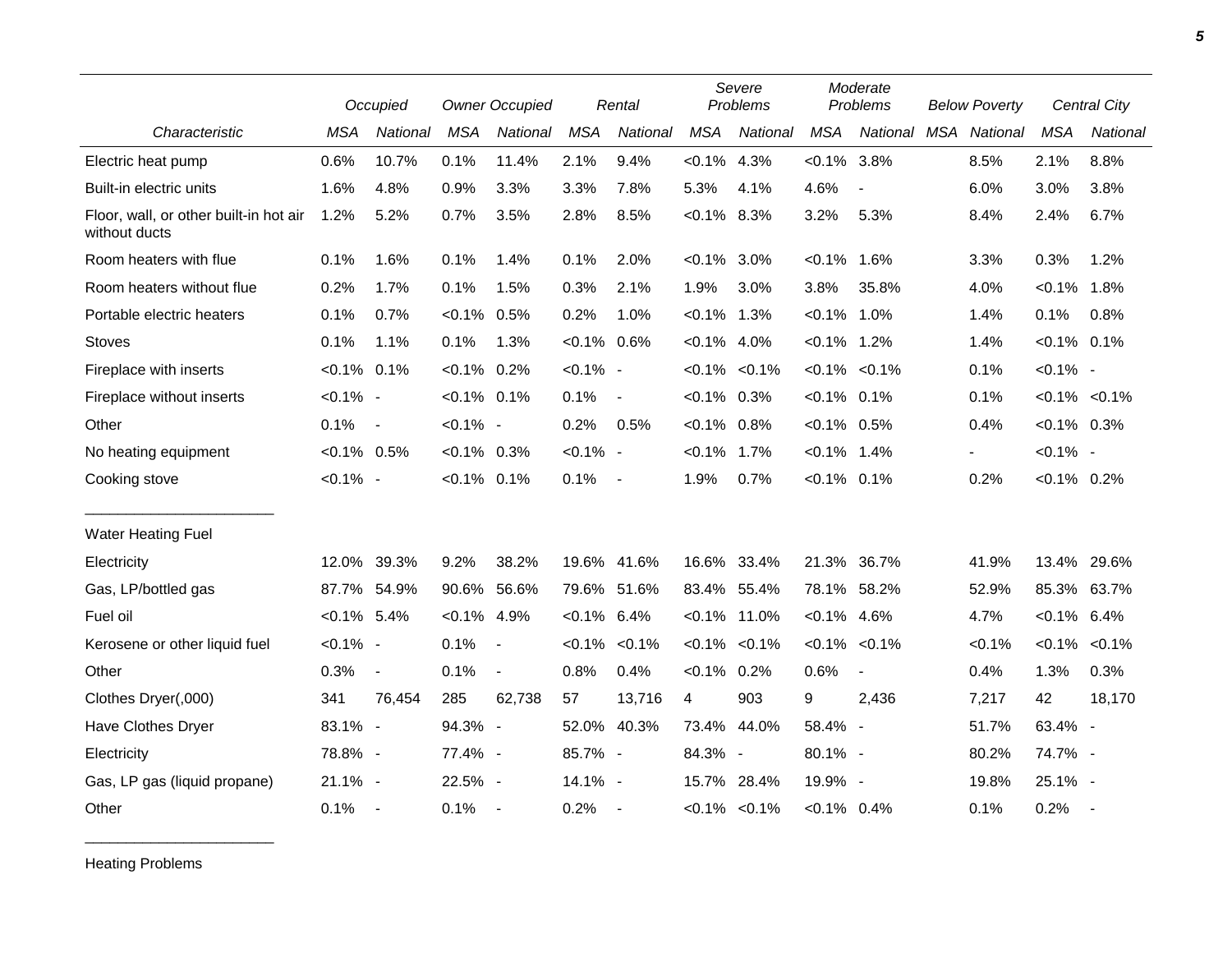|                                                             |                | Occupied                 |                | <b>Owner Occupied</b>    |                | Rental                   |                | Severe<br>Problems       |       | Moderate<br>Problems | <b>Below Poverty</b> |          | Central City   |          |
|-------------------------------------------------------------|----------------|--------------------------|----------------|--------------------------|----------------|--------------------------|----------------|--------------------------|-------|----------------------|----------------------|----------|----------------|----------|
| Characteristic                                              | MSA            | National                 | <b>MSA</b>     | National                 | <b>MSA</b>     | National                 | <b>MSA</b>     | National                 | MSA   | National             | <b>MSA</b>           | National | <b>MSA</b>     | National |
| Uncomfortably cold for 24 hours or 8.8%<br>more last winter |                |                          | 7.3%           | 5.6%                     | 13.8% -        |                          | 53.8%          | 35.9%                    |       | 24.9% 16.4%          |                      | 11.2%    | 10.9% -        |          |
| Heating equipment breakdowns                                | 3.7%           | 2.1%                     | 3.1%           | 1.5%                     | 5.3%           | 3.1%                     |                | 47.3% 25.3%              | 8.0%  | 3.2%                 |                      | 3.3%     | 4.0%           | 3.2%     |
| Other causes                                                | 4.5%           |                          | 4.0%           |                          | 6.1%           |                          | 5.8%           | 8.8%                     | 14.7% | 10.6%                |                      | 6.2%     | 5.8%           | 4.4%     |
| Utility interruption                                        | 1.6%           | $\overline{\phantom{a}}$ | 1.7%           | $\blacksquare$           | 1.4%           | 0.8%                     | 2.0%           | 1.5%                     | 1.5%  | 1.1%                 |                      | 1.1%     | 1.9%           | 0.7%     |
| Inadequate heating capacity                                 | 0.8%           | 1.1%                     | 0.4%           | $\overline{\phantom{a}}$ | 2.0%           | $\blacksquare$           | 3.9%           | $\overline{\phantom{a}}$ | 6.2%  | 4.8%                 |                      | 2.4%     | 1.1%           | 1.7%     |
| Inadequate insulation                                       | 1.0%           | $\overline{\phantom{a}}$ | 0.8%           | $\overline{\phantom{a}}$ | 1.6%           | $\sim$                   | 2.0%           | 2.7%                     | 5.1%  | 3.8%                 |                      | 1.7%     | 0.8%           | 1.4%     |
| Cost of heating                                             | 0.4%           |                          | 0.3%           | $\blacksquare$           | 0.7%           | $\sim$                   | $< 0.1\%$      | 0.9%                     | 3.7%  | 1.2%                 |                      | 0.8%     | 1.1%           | 0.5%     |
| Other                                                       | 1.4%           | 1.0%                     | 1.3%           | 0.8%                     | 1.6%           | $\overline{\phantom{a}}$ | 2.0%           | 3.4%                     | 3.0%  |                      |                      | 1.9%     | 1.9%           | 1.3%     |
| SELECTED PHYSICAL<br><b>PROBLEMS</b>                        |                |                          |                |                          |                |                          |                |                          |       |                      |                      |          |                |          |
| Severe Physical Problems(,000)                              | 5              | 2,053                    | 3              | 869                      | 3              | 1,184                    | 5              | 2,053                    |       |                      |                      | 598      | 1              | 963      |
| Severe physical problems                                    | 1.3%           | 2.0%                     | 0.9%           | 1.3%                     | 2.3%           | 3.5%                     | 100%           | $\blacksquare$           |       |                      |                      | 4.3%     | 1.5%           | 3.1%     |
| Plumbing                                                    | 0.7%           | 1.4%                     | 0.4%           | 1.0%                     | 1.4%           | 2.3%                     |                | 54.5% 69.9%              |       |                      |                      | 2.8%     | 1.0%           | 1.9%     |
| Heating                                                     | 0.6%           | $\overline{\phantom{a}}$ | 0.4%           | $\blacksquare$           | 0.9%           | $\blacksquare$           |                | 45.4% 23.9%              |       |                      |                      | 1.1%     | 0.5%           | 0.9%     |
| Electric                                                    | $< 0.1\%$ -    |                          | $< 0.1\%$ 0.1% |                          | 0.2%           | $\sim$                   | 3.8%           | 5.1%                     |       |                      |                      | 0.3%     | $< 0.1\%$ 0.1% |          |
| Hallways                                                    | $< 0.1\%$ -    |                          | $< 0.1\%$ 0.0% |                          | $< 0.1\%$ -    |                          | $< 0.1\%$ 0.3% |                          |       |                      |                      | 0.0%     | $< 0.1\%$ -    |          |
| Upkeep                                                      | $< 0.1\%$ 0.1% |                          | $< 0.1\%$ -    |                          | $< 0.1\%$ 0.2% |                          | $< 0.1\%$ 4.4% |                          |       |                      |                      | 0.4%     | $< 0.1\%$ 0.2% |          |
| Moderate Physical Problems(,000)                            | 15             | 4,826                    | $\overline{7}$ | 2,056                    | 9              | 2,769                    |                |                          | 15    | 4,826                |                      | 1,306    | 4              | 1,967    |
| Moderate physical problems                                  | 3.7%           | 4.7%                     | 2.1%           | 3.0%                     | 8.0%           |                          |                |                          | 100%  | $\blacksquare$       |                      | 9.4%     | 6.6%           |          |
| Plumbing                                                    | 0.1%           | $\overline{a}$           | 0.1%           | $\blacksquare$           | 0.2%           |                          |                |                          | 3.2%  | 4.5%                 |                      | 0.5%     | 0.1%           |          |
| Heating                                                     | 0.1%           | 1.7%                     | 0.1%           | 1.5%                     | 0.3%           | 2.0%                     |                | $\mathbf{r}$             | 3.8%  | 35.8%                |                      | 3.8%     | $< 0.1\%$      | 1.7%     |
| Upkeep                                                      | 1.5%           | $\overline{\phantom{a}}$ | 0.6%           | $\overline{\phantom{a}}$ | 3.8%           | $\blacksquare$           |                |                          | 39.3% | 31.3%                |                      | 2.8%     | 2.9%           | 2.4%     |
| Hallways                                                    | $< 0.1\%$ -    |                          | $< 0.1\%$ -    |                          | 0.1%           | 0.4%                     |                |                          | 0.7%  | 2.6%                 |                      | 0.2%     | $< 0.1\%$ 0.3% |          |
| Kitchen                                                     | 2.0%           | 1.4%                     | 1.4%           | 0.9%                     | 3.8%           | 2.4%                     |                |                          |       | 55.0% 30.6%          |                      | 2.8%     | 3.6%           | 2.2%     |

\_\_\_\_\_\_\_\_\_\_\_\_\_\_\_\_\_\_\_\_\_\_\_